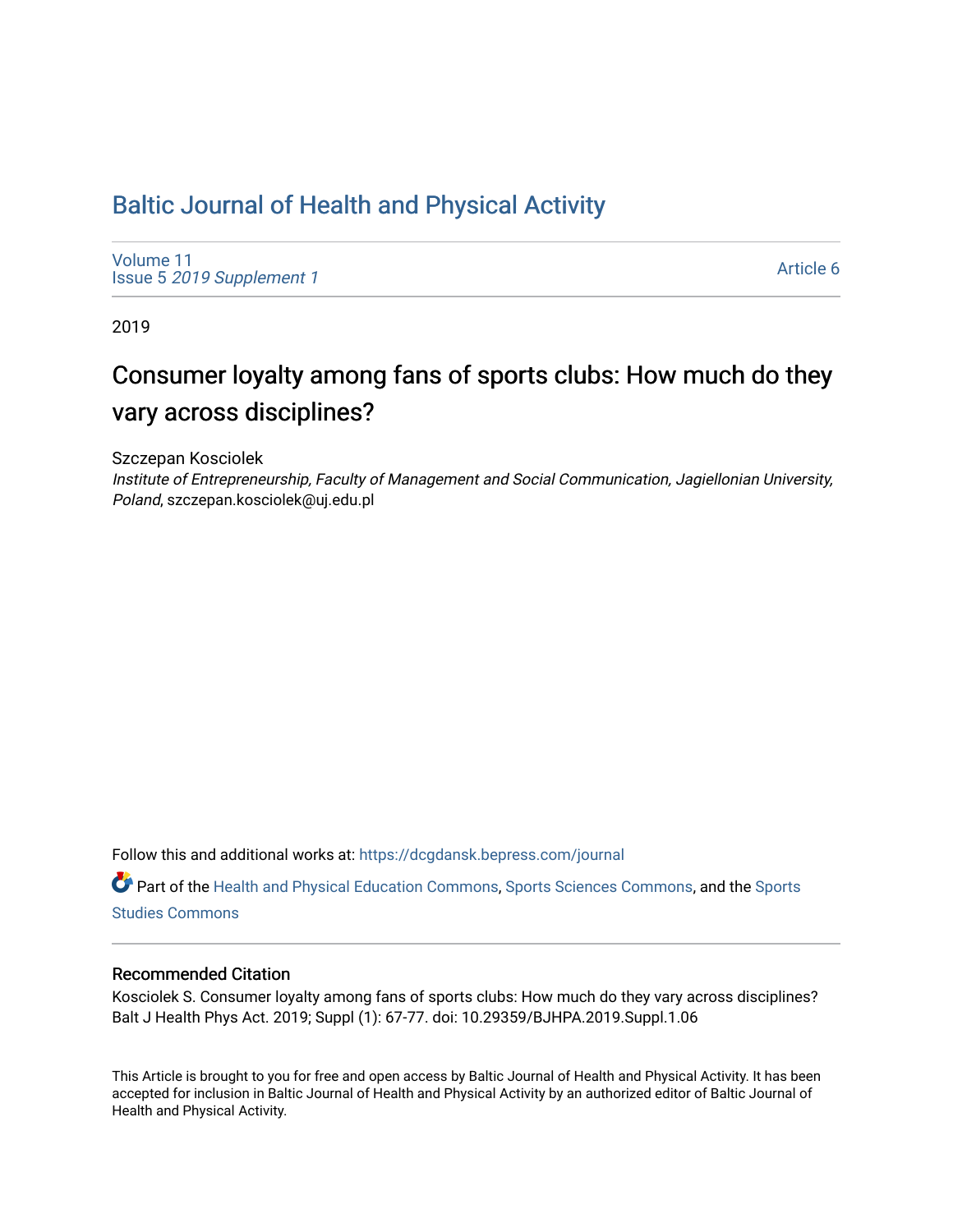## **Consumer loyalty among fans of sports clubs: How much do they vary across disciplines?**

#### **Szczepan Kościołek**

**Authors' Contribution: A** Study Design

**B** Data Collection

**C** Statistical Analysis

Institute of Entrepreneurship, Faculty of Management and Social Communication, Jagiellonian University, Kraków, Poland

**D** Data Interpretation **E** Manuscript Preparation

| <b>F</b> Literature Search |  |  |
|----------------------------|--|--|
|                            |  |  |

| abstract                      |                                                                                                                                                                                                                                                                                                                                                                                                                                                                                                                                                                                                                                                                                                                                                                                                                                                                           |
|-------------------------------|---------------------------------------------------------------------------------------------------------------------------------------------------------------------------------------------------------------------------------------------------------------------------------------------------------------------------------------------------------------------------------------------------------------------------------------------------------------------------------------------------------------------------------------------------------------------------------------------------------------------------------------------------------------------------------------------------------------------------------------------------------------------------------------------------------------------------------------------------------------------------|
| Background:                   | In the sports sector, the expected outcome of having loyal fans is equated with the amount and<br>frequency of game attendance, the purchase of team merchandise, following the club's results in the<br>media, and participation in discussions about the club, whereas the level of loyalty is determined by<br>team identification and customer satisfaction with the team's performance. However, previous studies<br>have not investigated the differentiation of the loyalty of club fans across different sports disciplines.<br>To fill this research gap, the goals of the study were to measure the difference in loyalty behaviors in<br>sports club fans and their determinants across disciplines and to find whether the discipline can affect<br>the general level of loyalty despite other determinants.                                                  |
| <b>Material and methods:</b>  | The study was conducted in the form of an online survey ( $n = 1349$ ) spread with the use of commercial<br>advertisements in social media.                                                                                                                                                                                                                                                                                                                                                                                                                                                                                                                                                                                                                                                                                                                               |
| <b>Results:</b>               | Football and speedway fans have higher levels of identification and consumption behaviors than fans<br>of clubs belonging to other sports disciplines. Contrary to expectations, satisfaction with a team's<br>performance made no significant difference among sport fans concerning match attendance and<br>interest-in-media, and it had limited impact on merchandise purchasing.                                                                                                                                                                                                                                                                                                                                                                                                                                                                                     |
| <b>Conclusions:</b>           | This study supports evidence from previous observations indicating the leading role of identification in<br>enhancing loyalty behaviors among sports fans. The combination of findings provides some support for<br>the conceptual premise that loyalty behaviors and their determining factors are varied across sports<br>disciplines.                                                                                                                                                                                                                                                                                                                                                                                                                                                                                                                                  |
| Key words:                    | loyalty behaviours, match attendance, merchandise purchase, team identification, word-of-mouth<br>(WOM).                                                                                                                                                                                                                                                                                                                                                                                                                                                                                                                                                                                                                                                                                                                                                                  |
|                               |                                                                                                                                                                                                                                                                                                                                                                                                                                                                                                                                                                                                                                                                                                                                                                                                                                                                           |
| article details               |                                                                                                                                                                                                                                                                                                                                                                                                                                                                                                                                                                                                                                                                                                                                                                                                                                                                           |
|                               | Article statistics: Word count: 3,930; Tables: 5; Figures: 0; References: 52                                                                                                                                                                                                                                                                                                                                                                                                                                                                                                                                                                                                                                                                                                                                                                                              |
|                               | Received: April 2019; Accepted: June 2019; Published: June 2019                                                                                                                                                                                                                                                                                                                                                                                                                                                                                                                                                                                                                                                                                                                                                                                                           |
|                               | Full-text PDF: http://www.balticsportscience.com                                                                                                                                                                                                                                                                                                                                                                                                                                                                                                                                                                                                                                                                                                                                                                                                                          |
|                               | <b>Copyright</b> © Gdansk University of Physical Education and Sport, Poland                                                                                                                                                                                                                                                                                                                                                                                                                                                                                                                                                                                                                                                                                                                                                                                              |
|                               | Indexation: Celdes, Clarivate Analytics Emerging Sources Citation Index (ESCI), CNKI Scholar (China National Knowledge<br>Infrastructure), CNPIEC, De Gruyter - IBR (International Bibliography of Reviews of Scholarly Literature in<br>the Humanities and Social Sciences), De Gruyter - IBZ (International Bibliography of Periodical Literature<br>in the Humanities and Social Sciences), DOAJ, EBSCO - Central & Eastern European Academic Source, EBSCO<br>- SPORTDiscus, EBSCO Discovery Service, Google Scholar, Index Copernicus, J-Gate, Naviga (Softweco, Primo<br>Central (ExLibris), ProQuest - Family Health, ProQuest - Health & Medical Complete, ProQuest - Illustrata: Health<br>Sciences, ProQuest - Nursing & Allied Health Source, Summon (Serials Solutions/ProQuest, TDOne (TDNet), Ulrich's<br>Periodicals Directory/ulrichsweb, WorldCat (OCLC) |
| Fundina:                      | This research received no specific grant from any funding agency in the public, commercial, or not-for-profit sectors.                                                                                                                                                                                                                                                                                                                                                                                                                                                                                                                                                                                                                                                                                                                                                    |
| <b>Conflict of interests:</b> | Authors have declared that no competing interest exists.                                                                                                                                                                                                                                                                                                                                                                                                                                                                                                                                                                                                                                                                                                                                                                                                                  |
| <b>Corresponding author:</b>  | Szczepan Kościółek, Instytut Przedsiębiorczości UJ, ul. Łojasiewicza 4, 30-348 Kraków; phone: +48 609 183 481;<br>e-mail: szczepan.kosciolek@uj.edu.pl                                                                                                                                                                                                                                                                                                                                                                                                                                                                                                                                                                                                                                                                                                                    |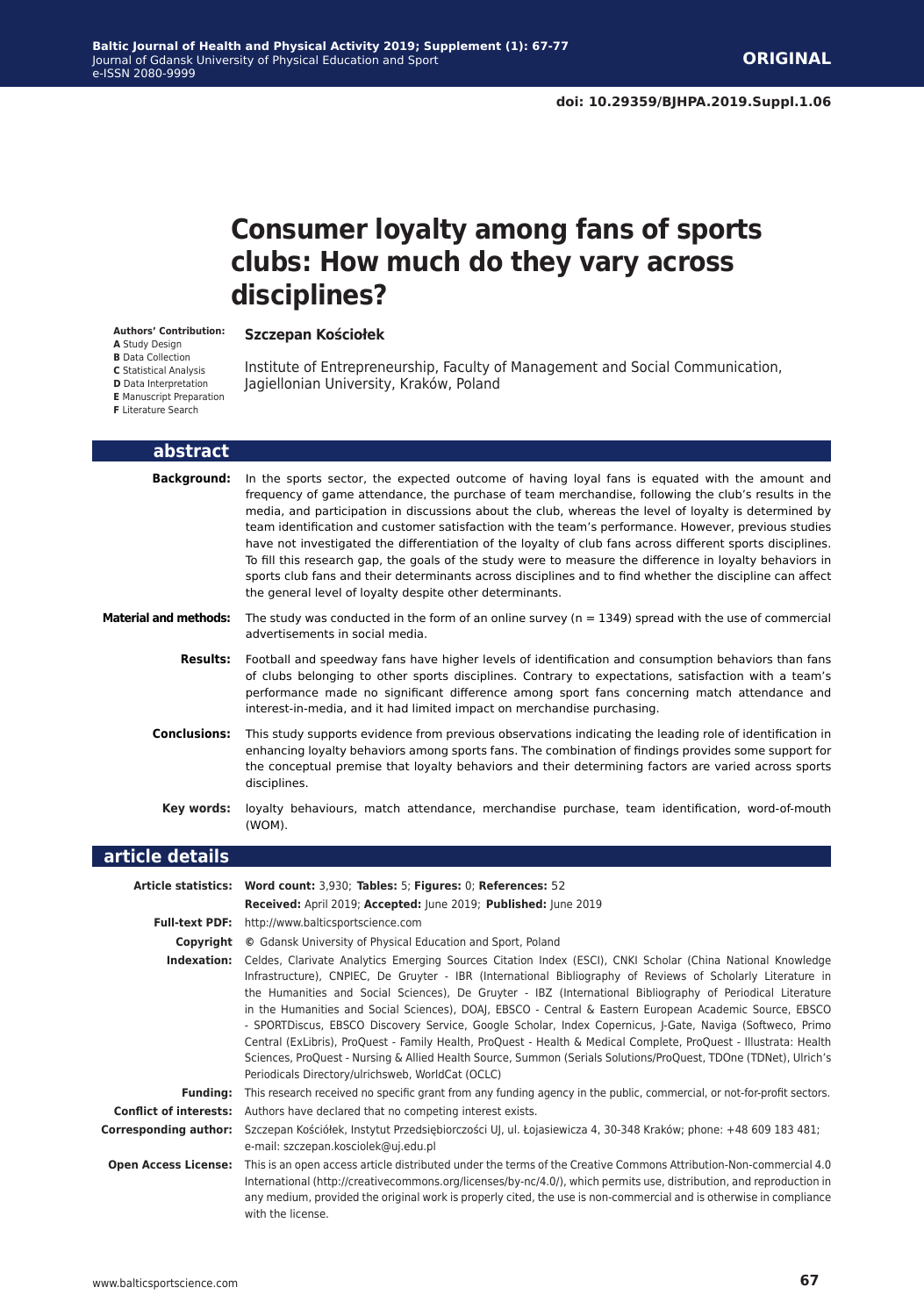## **introduction**

### **loyalty attitudes and behaviors**

The concept of loyalty, which is defined by Oliver as "a deeply held commitment to rebuy or patronize a preferred product or service consistently in the future, despite situational influences and marketing efforts having the potential to cause switching behavior" has previously been widely evaluated in the marketing literature [1]. The interest of researchers and practitioners in loyalty can be easily explained by the positive outcomes of this attitude, including enhancing a customer's profitability through repeat purchases, spreading positive content by talking about the brand, and the willingness to pay more for a product [2–4].

The relevance of maintaining loyalty among customers seems to be especially important in branches like the sports sector that are characterized by the uncertainty of performance outcomes [5–10].

However, none of the previous studies have investigated the differentiation of loyalty attitudes and behaviors across fans of sports clubs belonging to different sports disciplines. Therefore, the goals of this paper were to measure the difference in loyalty behaviors of sports club fans and their determinants across disciplines and to find whether the discipline can affect the general level of loyalty despite other determinants. The study was conducted in the form of an online survey (n = 1349) spread with the use commercial advertisements in social media.

It is hoped that this research will contribute to a deeper understanding of the loyalty behavior of sports fans by including the impact of unanalyzed factors. Moreover, understanding the link between loyalty behaviors, their determinants, and sports disciplines will help sports managers shape marketing programs to be more suited to the specificity of the discipline in which they operate.

### **measurement of consumer loyalty in sport**

As Tsiotsou clarified, studies of loyalty among sports fans are undertaken in two main streams. The first one focuses on external factors that influence a customer's relationship with a team. The second one, applied in this study, concerns individual internal psychological factors [11].

The measurement of internal loyalty can be distinguished into attitudinal and behavioral loyalty [12]. Attitudinal loyalty means the psychological commitment of a consumer to the product, while behavioral loyalty refers to the relationship of various forms of consumption and other activities towards the brand by a customer [13]. With the understanding that loyalty is created by a threestep process – cognitively (associated with brand performance), affectively (associated with brand likeability), and behaviorally (associated with the action of repurchasing) [14] – in the explanation of empirical studies, a good practice is to explain loyalty behaviors with attitudinal factors [15].

In the context of sports clubs, the loyalty attitudes among fans imply behavioral outcomes in terms of the amount and frequency of game attendance, watching the club's games on TV, wearing the club's colors and logo, and participating in discussions about the club [6, 9, 11, 16–18]. The two most important loyalty attitudes explaining loyalty behaviors are team identification and customer satisfaction.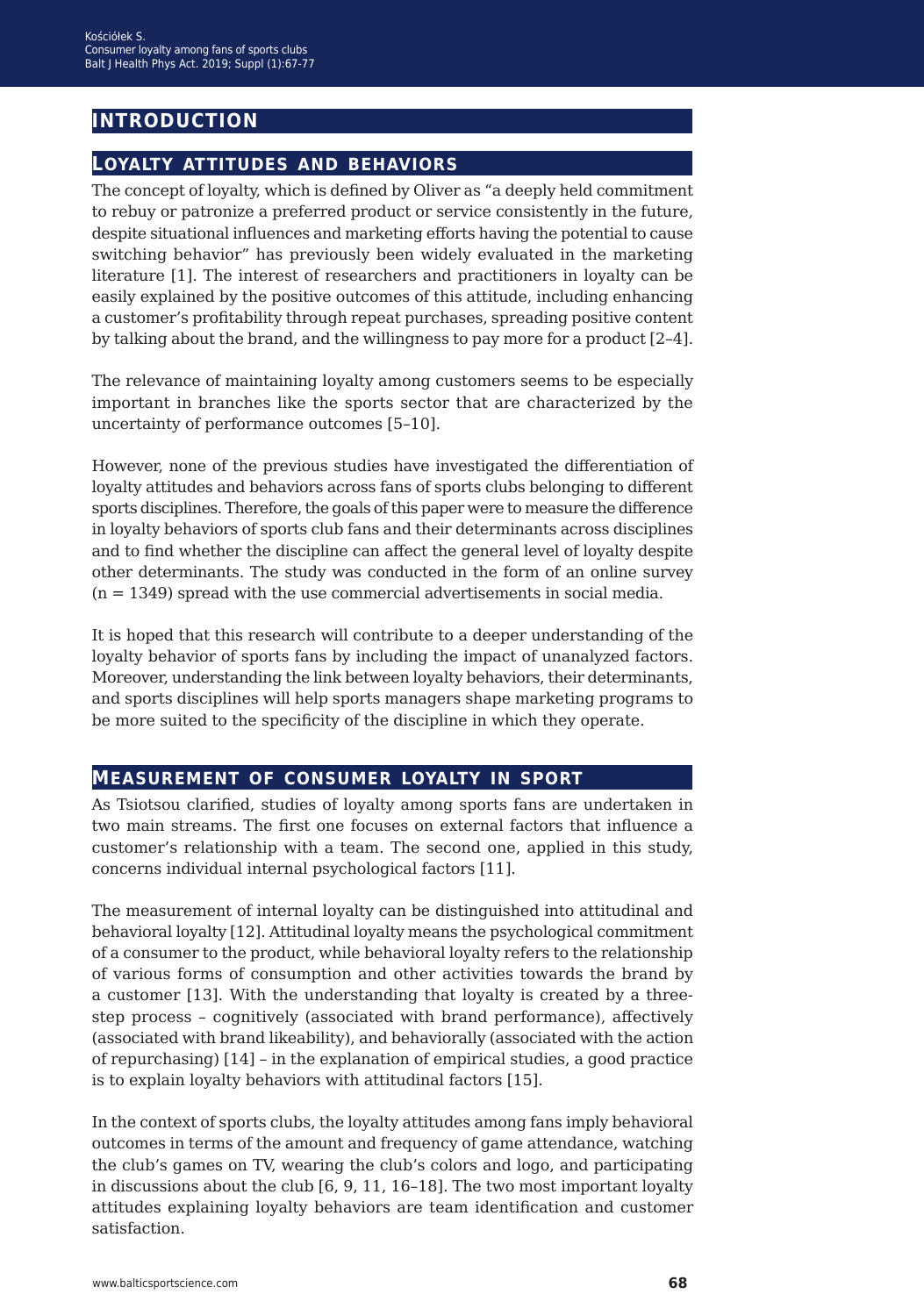#### **team identification**

Madrigal defines team identification as the valence of the unit relationship between a fan and a team [19]. According to Branscombe and Wann, identifying with a team has a positive impact on one's self-esteem and outlook on life [20]. This fact could be explained by the concept of basking in reflected glory (BIRG), which assumes that fans display the successes of their favorite team as their own [21, 22]. The typical manifestation of BIRG is the tendency to use "we" or "us" when talking about the favorite team. The opposite attitude is cutting off a reflected failure (CORF), which generates the avoidance of identifying with a defeated team.

Many researchers have investigated the role and sources of this attitude. The result of this is a variety of team-related behavioral, affective, and cognitive outcomes. According to Sutton et al. [23], the identification of fans can be improved by increasing the accessibility of the team, building community involvement, and creating opportunities for fans to affiliate with each other. Unsurprisingly, fan identification has a positive impact on several behavioral outcomes, such as: fan loyalty [11, 24, 25], purchasing team merchandise [26], attending team's games [21, 27–33], following team in media [34, 35], engaging in discussion about the team [19, 26, 27, 36, 37], satisfaction with the team's performance [38, 39], and brand equity [5, 6].

#### **customer satisfaction**

Consumer satisfaction is conceptualized as "a customer's overall evaluation of the performance of an offering to-date" [40]. This evaluation is strictly dependent on the expectation the customer had before the consumption of the product [41]. In general, satisfaction can be analyzed in two ways: as transaction-specific and as overall level [42]. Transaction-specific satisfaction concerns a particular service encounter, whereas overall level satisfaction expresses the cumulative notion of all encounters between the customer and the organization. As is noted by Jones and Suh [42], overall satisfaction is a better predictor of future consumer behaviors. Thus, a single-item satisfaction measurement of the favorite team's performance was applied in this study.

It was Madrigal [19] who implemented consumer satisfaction into the measurement of the behaviors of sports fans by showing its role in predicting the likelihood of fans to attend future sports events. More recently, the role of satisfaction with previous games in predicting the intention to attend future games has been proven several times [7, 11, 31]. Moreover, the positive impact of fans' satisfaction on generating word-of-mouth (WOM) marketing [43] and all behavioral intention [44] was found.

As a result, according to Van Leeuwen, Quick, and Daniel [45], keeping fans satisfied should be a strategic goal for sports organizations because it enhances the tendency to repeat consumption experiences. On the one hand, this is difficult because of the dependence of satisfaction on unpredictable variables, such as the team's performance [9]. On the other hand, some fans are able to tolerate weak results from their favorite team by using this opportunity to show their true loyalty to the team [31, 46, 47].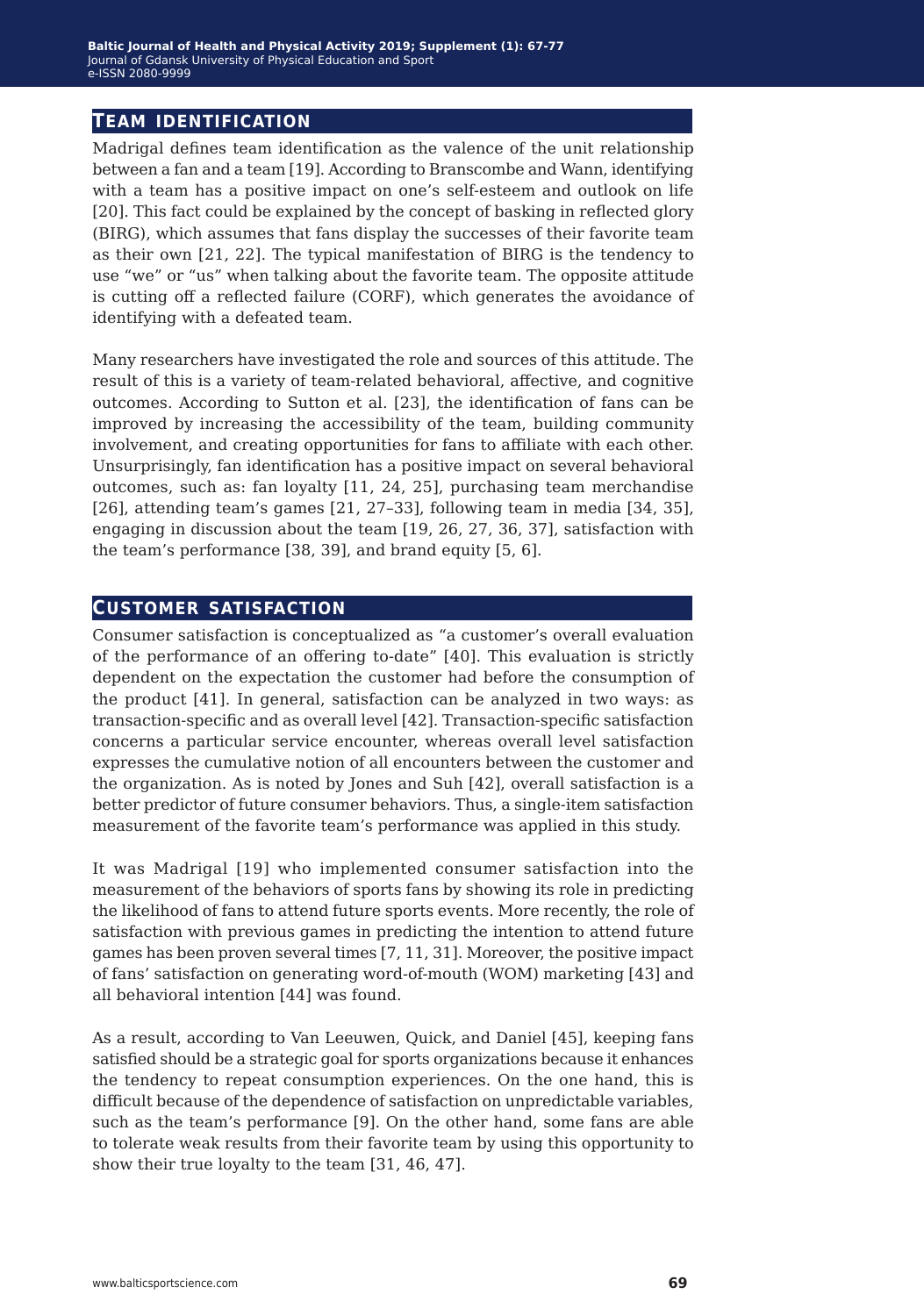## **material and methods**

The data for the study were collected using an online questionnaire from August 2016 to July 2017. The questionnaire was published on the discussion forums of football, basketball, handball, volleyball, and speedway clubs participating in the highest professional leagues in Poland and distributed via a sponsored Facebook ad campaign among the followers of those clubs' fan pages. Using convenience sampling, 1,349 properly filled out questionnaires were received. Respondents who said they were fans of amateur or non-domestic sports clubs were excluded from the study.

The respondents were asked to indicate their age, sex, and favorite sports team and were to answer seven questions on a five-point Likert scale (Table 1). In order to keep the survey short and to make the results of the research comparable with previous studies, it was decided to follow the approach of Trail, Fink, and Anderson [26] and Gray and Wert-Gray [11] and to measure the loyalty concept in the sport sector by using single-item scales. A survey constructed in this way is judged to be doubly concrete in the minds of the raters [48].

The selection of the disciplines was based not only on their popularity in the area of the study, but also on their local specification. In Poland, volleyball is positioned as a weekend sport for families [49], football has a large group of highly involved fans [50], and speedway has a unique popularity with higher match attendance than football matches [51, 52]. The category of other fans was grouped with the rest of the market.

In the sample, football fans comprised the largest group of fans  $(n = 489; 36\%)$ , volleyball fans accounted for 228 fans (19%), speedway fans accounted for 252 fans (17%), and fans of other sports totaled 382 fans (28%) (Table 2).

|                | Variable                | Description                                                                             | Scale   |
|----------------|-------------------------|-----------------------------------------------------------------------------------------|---------|
| Y1             | Match attendance        | 'How often do you attend your favorite sport team's<br>games?'                          | Ordinal |
| Y <sub>2</sub> | Interest in media       | 'How often do you follow your favorite sport team's news<br>and matches in media?'      | Ordinal |
| Y3             | Word-of-mouth           | 'How often do you discuss with others about your favorite<br>sport team?'               | Ordinal |
| Y4             | Merchandise<br>purchase | 'How often do you buy your favorite sport team's merchandise?'                          | Ordinal |
| X1             | Identification          | 'What is your identification level with your favorite sport<br>team?'                   | Ordinal |
| X <sub>2</sub> | Satisfaction            | 'What is your satisfaction with the recent performance of<br>your favorite sport team?' | Ordinal |
| X3             | Football fan            | 'I am a football team fan'                                                              | Dummy   |
| X4             | Speedway fan            | 'I am a speedway team fan'                                                              | Dummy   |
| X5             | Volleyball fan          | 'I am a volleyball team fan'                                                            | Dummy   |

Table 1. Overview of variables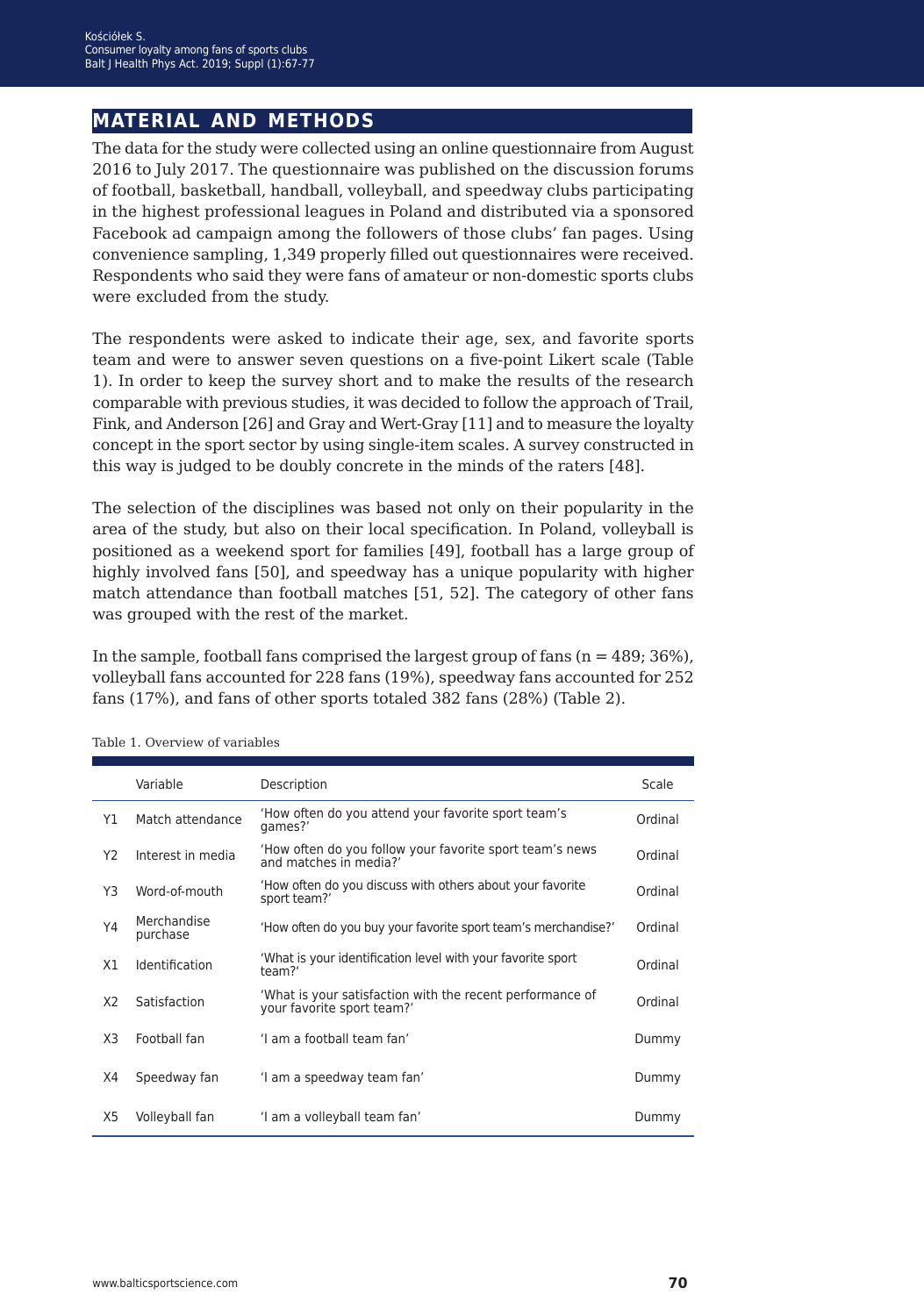#### **Baltic Journal of Health and Physical Activity 2014; 1(1): 1-4 Baltic Journal of Health and Physical Activity 2019; Supplement (1): 67-77** Journal of Gdansk University of Physical Education and Sport Journal of Gdansk University of Physical Education and Sport e-ISSN 2080-9999 e-ISSN 2080-9999

Table 2. Descriptive statistics of the sample

| Variable         | Frequency | Percentage |
|------------------|-----------|------------|
| Gender           |           |            |
| Male             | 906       | 67%        |
| Female           | 443       | 33%        |
| Age              |           |            |
| $<$ 20           | 304       | 23%        |
| $21 - 30$        | 638       | 47%        |
| 31-40            | 228       | 17%        |
| 41-50            | 97        | 7%         |
| >50              | 82        | 6%         |
| Sport discipline |           |            |
| Football fans    | 489       | 36%        |
| Volleyball fans  | 228       | 19%        |
| Speedway fans    | 252       | 17%        |
| Other fans       | 382       | 28%        |

Among loyalty behaviors, talking about the team and generating WOM marketing in this way  $(M = 4.54; SD = 0.75)$  is done in the highest intensity by sports fans (Table 3). Subsequently, interest in the media  $(M = 4.30; SD = 0.74)$ , match attendance frequency ( $M = 3.77$ ; SD = 1.34), and purchase of merchandise with the club's logos ( $M = 4.54$ ; SD = 0.77) are behaviors conducted with less intensity. This gradation seems to be understandable considering the involvement required for each of them. However, the respondents' answers characterize a right-side skewedness that shows the high level of engagement in all items making up the loyalty behaviors construct.

Table 3. Loyalty behaviors of the sports fans

|                           | Mean | <b>SD</b> |
|---------------------------|------|-----------|
| Word-of-mouth (WOM)       | 4.54 | 0.75      |
| Interest in media (IM)    | 4.30 | 0.74      |
| Match attendance (MA)     | 3.77 | 1.34      |
| Merchandise purchase (MP) | 3.08 | 1.14      |
| Identification            | 4.54 | 0.77      |
| Satisfaction              | 4.10 | 1.09      |

The data analysis consisted of two main steps. In the first one, Kruskal-Wallis tests and Dunn's post-hoc tests were applied to show the difference in terms of the loyalty determinants and four loyalty dimensions across fans of four categories of sports disciplines: football, volleyball, speedway, and others. However, levels of loyalty behavior variables for some disciplines were probably affected by the various levels of the determinants. To give a more complex view on the role of sports discipline in loyalty behaviors, in the second step, the impact of identification and satisfaction were the control, and the importance of the disciplines was isolated. This procedure of constructing four regression models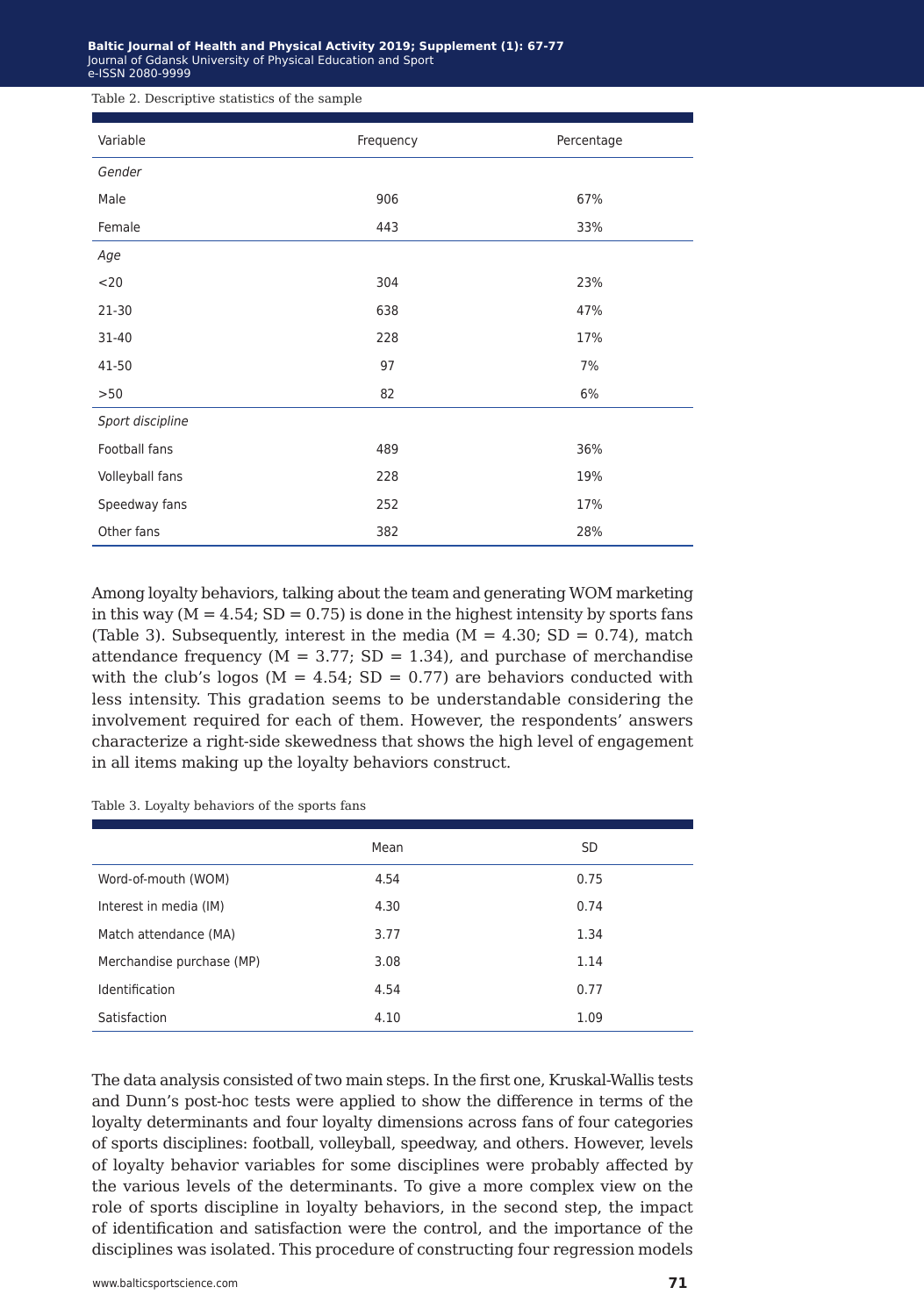using loyalty behaviors as dependent variables allowed for an understanding of how loyalty behaviors vary across disciplines when other factors remain at the same level.

### **results**

In the first step of the analysis, the differences in all measured variables – loyalty factors and loyalty behaviors – were examined (Table 4). This showed that the frequency of match attendance ( $H_{MA}$  = 158.41), merchandise purchasing ( $H_{MP}$ = 81.89), and satisfaction with the team's performance ( $H_{SAT}$ =67.30) are the variables that differentiate fans of sports clubs across disciplines the most.

|                       | Football fans     | Volleyball fans   | Speedway fans        | <b>Others</b>     | Н        |  |
|-----------------------|-------------------|-------------------|----------------------|-------------------|----------|--|
| n                     | 489               | 252               | 228                  | 382               |          |  |
| <b>Identification</b> | 4.69a             | 4.31 <sup>b</sup> | $4.63$ <sup>ac</sup> | $4.43^{bc}$       | 53.70*** |  |
|                       | (0.64)            | (0.91)            | (0.67)               | (0.83)            |          |  |
| Satisfaction          | 3.76              | 4.27a             | 4.43a                | 4.22a             | 67.30*** |  |
|                       | (1.23)            | (0.86)            | (0.83)               | (1.07)            |          |  |
| Match                 | 3.81 <sup>a</sup> | 2.29              | 4.40                 | 3.39a             | 158.41** |  |
| attendance            | (1.27)            | (1.37)            | (0.97)               | (1.33)            |          |  |
| Merchandise           | 3.34 <sup>a</sup> | 2.59              | $3.23^{ab}$          | 2.59 <sup>b</sup> | 81.89*** |  |
| purchase              | (1.00)            | (1.20)            | (1.05)               | (1.20)            |          |  |
| Interest              | 4.19a             | 4.23a             | $4.33^{ab}$          | 4.23 <sup>b</sup> | 29.40*** |  |
| in media              | (0.83)            | (0.67)            | (0.68)               | (0.67)            |          |  |
|                       | 4.46a             | 4.53ab            | 4.68 <sup>b</sup>    | $4.53^{ab}$       |          |  |
| Word-of-mouth         | (0.84)            | (0.68)            | (0.64)               | (0.75)            | 13.16**  |  |

Table 4. Means, standard deviations, and results of Kruskal-Wallis tests

Note: For each variable (row), the medians for different disciplines with the same superscript (a or b) are not significantly different (p < 0.05) based on Dunn's multiple comparison tests.

 $e^{i\phi}$  < 0.001;  $e^{i\phi}$  < 0.01;  $e^{i\phi}$  < 0.05

In the context of loyalty determinants, identification and satisfaction with a team's performance varied across disciplines. Football  $(M.FOOT<sub>m</sub> = 4.69)$  and speedway (M.SPEED. $_{\text{in}}$  = 4.63) fans were the groups with the highest level of identification with a team. On the other hand, football fans were an exceptional group (all different disciplines are similar to each other) characterized by the lowest level of satisfaction with a team's performance. This is probably because of the relatively weak competitiveness of Polish football teams in contrast to volleyball and speedway local leagues, which remain at the international level.

When it comes to loyalty behaviors, as was mentioned above, match attendance varies the most among sports fans across disciplines. In contrast to the previously analyzed variables, football fans represent the sectoral average (M.FOOT<sub>MA</sub> $=$ 3.81), similarly to representatives of other disciplines (M.OTH $_{\text{MA}}$  = 3.39). Two opposite poles of match attendance were formed with the volleyball and speedway fans. The former generate a lower level of match attendance (M.VOLL. $_{\text{MA}}$  = 2.29), whereas the latter the highest forms (M.SPEED. $_{MA}$  = 4.40).

Merchandise purchasing was the second most influential behavioral aspect in terms of fan variation. With the highest level of identification among football fans, it can be expected that they consume more club merchandise than fans of other disciplines, including volleyball. Speedway fans are the only fans who buy products with a club's logos to a similar extent.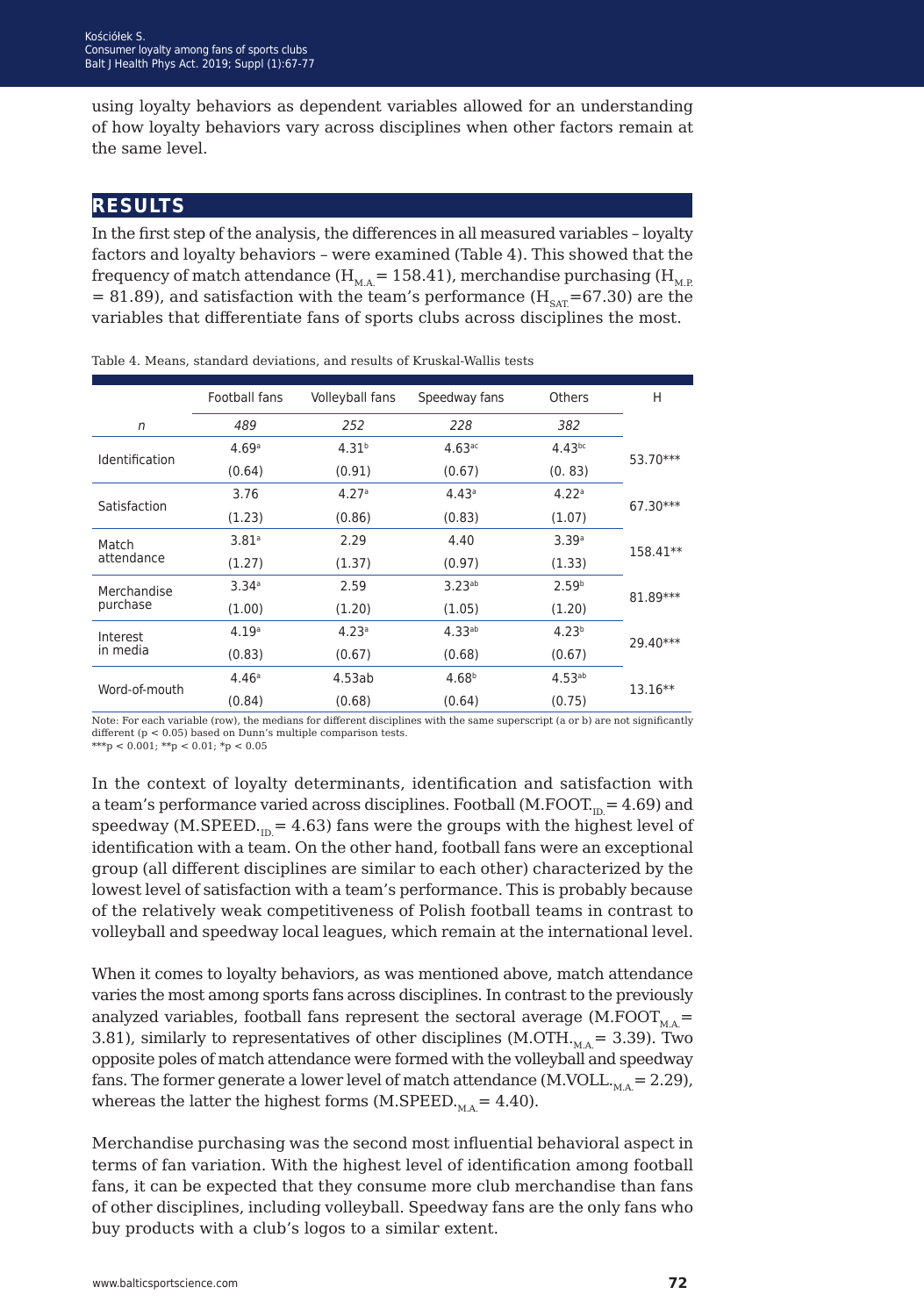Interest-in-media and WOM are the least varying variables of loyalty behaviors  $(H_{iM} = 29.40; H_{iM} = 13.16)$ . In general, fans of other disciplines (excluding volleyball and speedway) demonstrate a significantly lower interest in the media than football fans, whereas volleyball fans participate in discussions about their favorite club even more often than football fans.

In the second step of the analysis, which isolated the impact of identification and satisfaction, the influence of sports disciplines was adopted into the regression model as binary variables. In this way, four regression models, one for each loyalty behavior, were estimated (Table 5). The results of this procedure revealed that, in most cases, identification with a sports club is the most powerful factor explaining the level of loyalty behaviors.

|                    | Y1: MA        |            | Y2:IM         |            | Y3: WOM       |           | Y4:MP         |            |
|--------------------|---------------|------------|---------------|------------|---------------|-----------|---------------|------------|
|                    | Coeff.        | t          | Coeff.        | t          | Coeff.        | t         | Coeff.        | t          |
| X0: Constant       | 1.54          | $7.06***$  | 2.97          | 22.97***   | 2,40          | 19.16***  | 0,05          | 0.26       |
| X1: Identification | 0.65          | 14.96***   | 0.31          | 11.98***   | 0,40          | 15.94***  | 0,61          | 16.54***   |
| X2: Satisfaction   | $-0.11$       | $-3.68***$ | 0.03          | 1.60       | 0,09          | $5.10***$ | 0,05          | $1.97*$    |
| X3: Football fan   | $-0.34$       | $-4.17***$ | $-0.33$       | $-6.85***$ | $-0,14$       | $-2.96**$ | 0,22          | $3,15**$   |
| X4: Speedway fan   | 0.36          | $3.69***$  | $-0.19$       | $-3.23**$  | 0.03          | 0,56      | 0,12          | 1.44       |
| X5: Volleyball fan | $-0.94$       | $-9.89***$ | $-0.19$       | $-3.43***$ | 0.04          | 0.67      | $-0,31$       | $-3,85***$ |
| $adj-R2$           | 0.242         |            | 0.123         |            | 0.198         |           | 0.228         |            |
| F                  | 86.950        |            | 38.675        |            | 67.866        |           | 80.466        |            |
| p-value            | $< 0.001$ *** |            | $< 0.001$ *** |            | $< 0.001$ *** |           | $< 0.001$ *** |            |

Table 5. Summary of regression models

 $***p < 0.001$ ;  $**p < 0.01$ ;  $*_p < 0.05$ 

When analyzing the first model (Y1), match attendance is determined by identification with a team and all sports disciplines, such as football, volleyball, and speedway. This means that, when controlling the role of identification and satisfaction, speedway fans are willing to attend matches more often than others, whereas football and volleyball fans attend matches less often than others. Satisfaction with a team's performance is also a statistically significant variable that explains match attendance; nevertheless, its role is negative  $(X2 = -0.11; p < 0.001)$ . This is because the model controls the impact of the sports discipline. It must be noted that football fans, who dominated in the sample, were highly dissatisfied with the results of their favorite team. Thus, satisfaction cannot be treated as a factor in match attendance.

Similarly, interest-in-media is affected by the identification level and affiliation with a sports discipline. Again, satisfaction with a team's performance was not a factor influencing this loyalty behavior. Surprisingly, when excluding the role of identification, football fans are less interested in news of the team. The negative effect of volleyball can also be noted, whereas with speedway it is moderately positive. The explanation of that fact can be a sport's popularity: when a discipline is narrowly described in the media, it forces fans to be more dedicated in finding news about their favorite team.

In the case of WOM, both identification and satisfaction significantly affect frequency in talking about the team. However, this time satisfaction generates loyalty behavior  $(X2 = 0.40; p < 0.001)$  and its impact is considerably lower than the impact of identification with a team  $(X1 = 2.40; p < 0.001)$ . Interestingly, WOM is the only variable that was not differentiated by a sports discipline.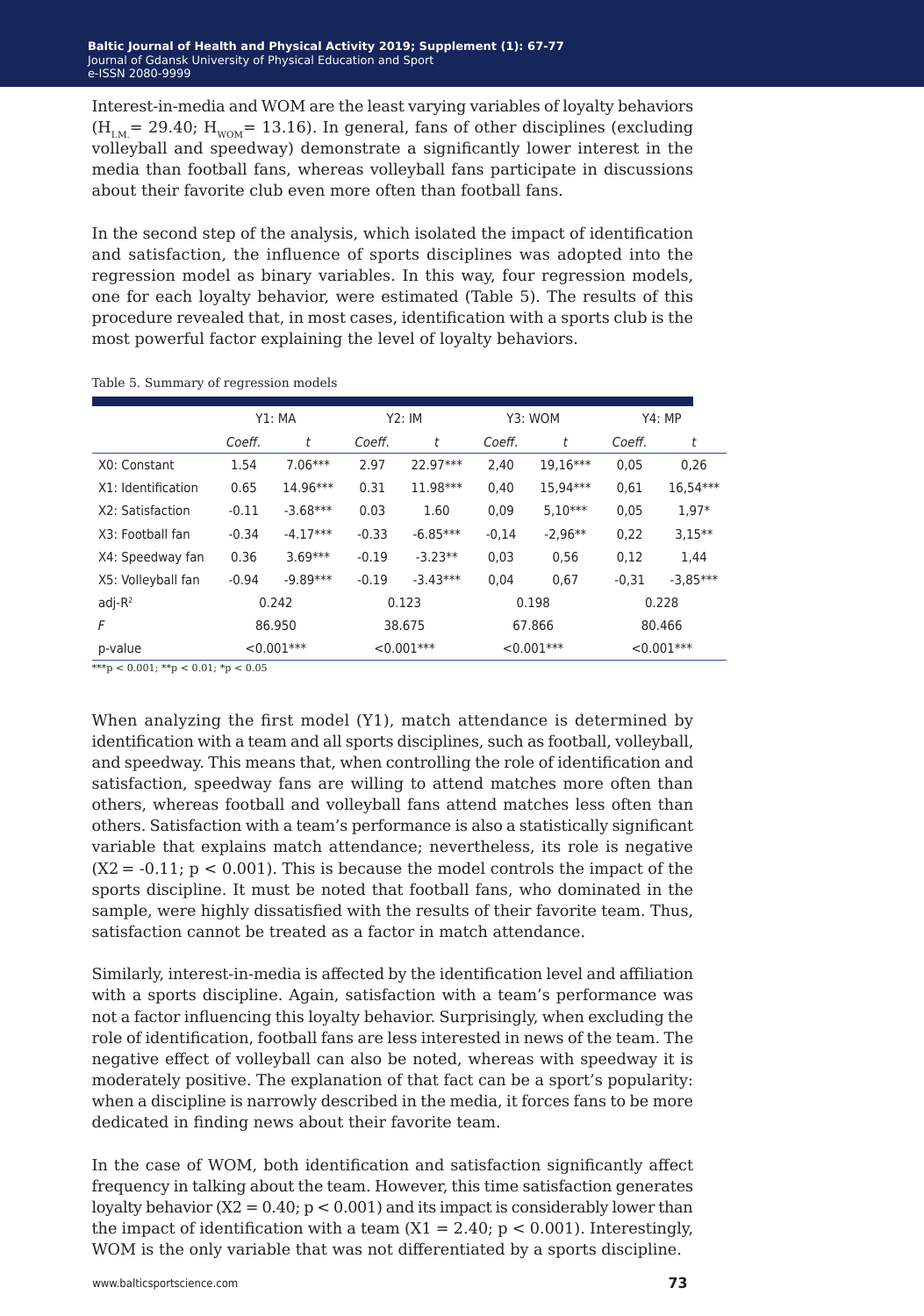If we now turn to the last model (Y4) explaining merchandise purchasing, the limited role of satisfaction as a factor affecting this loyalty dimension can be seen  $(X2 = 0.05; p < 0.05)$ . The act of buying items with a club's colors and logo is mostly determined by the identification level  $(X1 = 0.61)$  and the discipline represented by the fan. Football fans and volleyball fans are situated at two opposite poles: the former consume their club's products the most  $(X3 = 0.22;$ p < 0.001), whereas the latter purchase their team's merchandise the least (X5  $=-0.31; p < 0.001$ ).

To sum up the above results, the loyalty profile of each discipline's fans can be described as follows:

- Football fans the group highly identifies with the supported team, and their high frequency of match attendance and merchandise purchasing is comparable only with speedway fans. This high level of all aspects of loyalty behaviors is the result of identification with a team, while satisfaction with its performance does not influence their consumption habits;
- Volleyball fans supporters do not greatly identify with their favorite team, but are relatively satisfied with its results; this fact leads them to promote their club, mostly through interest-in-media and generating WOM marketing about the team. On the other hand, this group generally has a low level of match attendance and merchandise purchasing, even excluding the impact of their low identification with their team;
- Speedway fans these fans have the second-highest identification level, are usually satisfied with their team's performance, attend matches extremely often, are interested in news of the team in the media, and talk about the team a lot. This is probably the most beneficial group of clients in the sports club sector. When other loyalty factors are controlled, being a speedway fan still influences loyalty behaviors;
- Other fans these fans have the second-highest identification level and are usually satisfied with their favorite teams. Fans of other sports is a group mostly formed of handball and basketball fans that represent an average level of identification, satisfaction, and all other loyalty behaviors (excluding merchandise purchasing).

## **conclusions**

The aim of the present research was to examine the differences in sports club fans' loyalty behaviors and loyalty determinants across disciplines, and to find whether the discipline can affect the general level of loyalty despite other determinants. The results of this study show that identification is the most influential determinant in predicting loyalty behaviors. Moreover, this factor considerably differs across disciplines – it is the highest among football fans and the lowest among volleyball fans. As a result, when comparing the loyalty behaviors of fans of clubs belonging to different sports, the level of loyalty behaviors also varies a lot. On the other hand, satisfaction with a team's performance was not an important factor in this. This has both theoretical and practical implications.

The findings reported here shed new light on the role of satisfaction with a team's performance. It made no significant difference among sport fans concerning match attendance and interest-in-media, and it had limited impact on merchandise purchasing. Considering the uncertainty of results in sports and the difficulties of planning team performance in the short run, this appears to be positive information for sports clubs managers. It shows that they should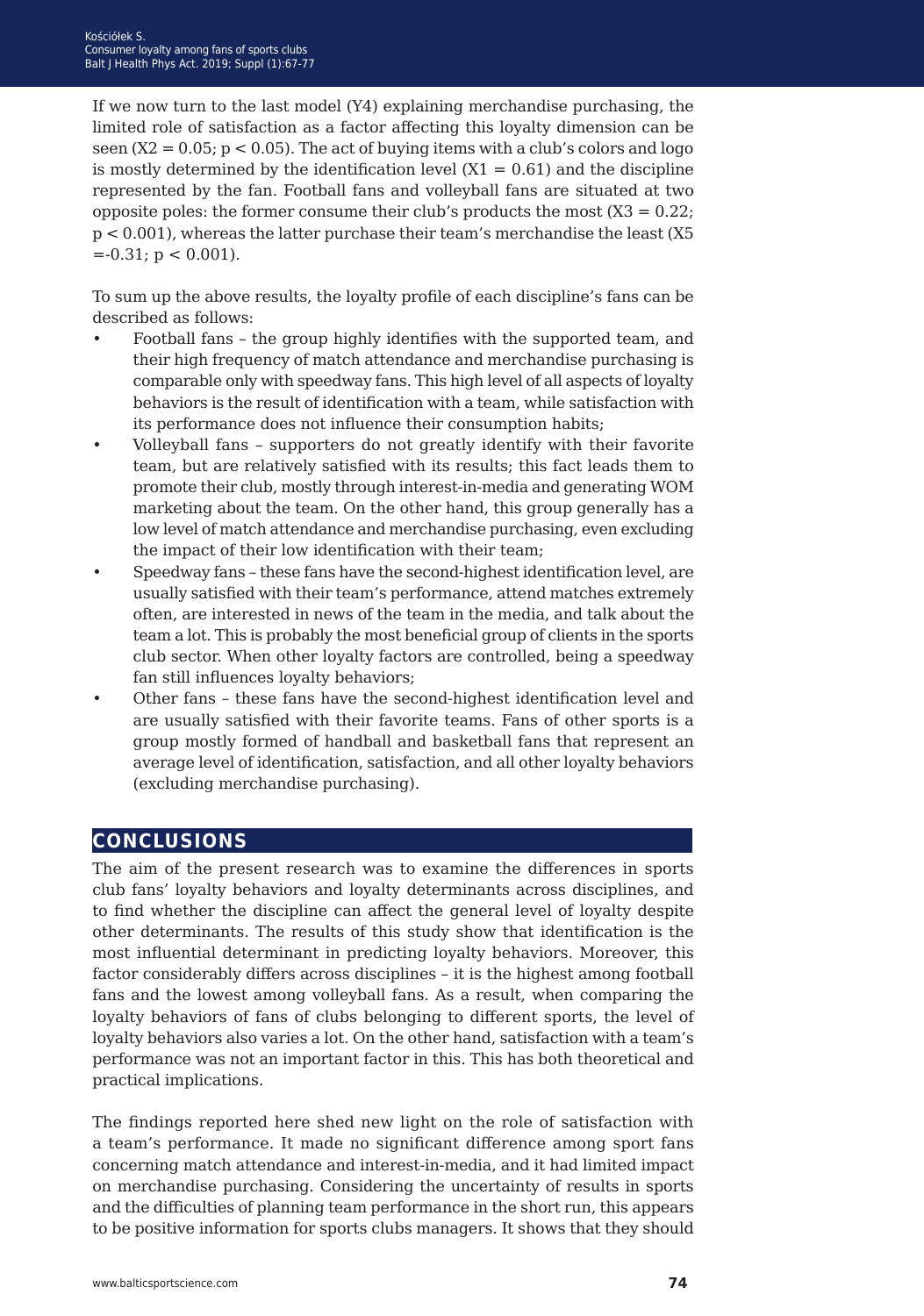emphasize increasing fans' identification with their sports club more than communicating "how good" the results of the club are.

Finally, the results of the study revealed that loyalty behaviors across some disciplines can remain at a high level despite the different levels of the determinants between them. The exemplification of that fact is the case of speedway in Poland, which generates higher match attendance and merchandise purchases resulting from the high level of identification. Despite the fact that this sport is location-specific, this rule could work for any different local sports phenomenon in other countries.

## **limitation and recommendations**

This study is limited by the sampling procedure and the research approach. The data were gathered using convenience sampling by distributing surveys through social media. As a result, the sample was dominated by highly engaged fans, which means that the sample lacks non-regular fans. In this paper, moreover, the single-item scale was applied to make the results fully comparable with the benchmarking paper of Gray and Wert-Gray [11] and to make the survey short and easy to complete [48].

However, further studies should enhance this approach and replicate the measurement of loyalty behavior among sports fans using multi-item scales. It could be interesting to add new disciplines to the analysis and to project one model of loyalty behaviors using structural equation modelling, including team identification and team satisfaction scales, and to build a loyalty behavior construct with a known element of sports fans' loyalty (such as match attendance, interest-in-media, WOM marketing, and merchandise purchasing) as one output.

### **references**

- [1] Oliver RL. Whence consumer loyalty? J Mark. JSTOR; 1999;3344. <https://doi.org/10.2307/1252099>
- [2] Keller KL. Conceptualizing, measuring, and managing customer-based brand equity. J Mark. JSTOR; 1993;122.<https://doi.org/10.1177/002224299305700101>
- [3] Evanschitzky H, Ramaseshan B, Woisetschläger DM, Richelsen V, Blut M, Backhaus C. Consequences of customer loyalty to the loyalty program and to the company. J Acad Mark Sci. 2012;40(5):625-38. <https://doi.org/10.1007/s11747-011-0272-3>
- [4] See-To EWK, Ho KKW. Value co-creation and purchase intention in social network sites: The role of electronic Word-of-Mouth and trust - A theoretical analysis. Comput Human Behav. 2014;31(1):182-9. <https://doi.org/10.1016/j.chb.2013.10.013>
- [5] Lee S, Shin H, Park J-J, Kwon O-R. A brand loyalty model utilizing team identification and customer satisfaction in the licensed sports product industry. J Res. 2010;5(1):60-7.
- [6] Bauer HH, Stokburger-Sauer NE, Exler S. Brand image and fan loyalty in professional team sport: A refined model and empirical assessment. J Sport Manag. 2008;22:205-26. [https://doi.org/10.1123/](https://doi.org/10.1123/jsm.22.2.205) [jsm.22.2.205](https://doi.org/10.1123/jsm.22.2.205)
- [7] Bodet G, Bernache‐Assollant I. Consumer loyalty in sport spectatorship services: The relationships with consumer satisfaction and team identification. Psychol Mark. 2011;28(8):781-802. [https://doi.](https://doi.org/10.1002/mar.20412) [org/10.1002/mar.20412](https://doi.org/10.1002/mar.20412)
- [8] Bristow DN, Sebastian RJ. Holy cow! Wait'til next year! A closer look at the brand loyalty of Chicago Cubs baseball fans. J Consum Mark. 2001;18(3):256-75.<https://doi.org/10.1108/07363760110392976>
- [9] Gladden JM, Funk DC. Understanding brand loyalty in professional sport: Examining the link between brand associations and brand loyalty. Int J Sport Mark Spons. 2001;3(1):54-81. [https://doi.org/10.1108/](https://doi.org/10.1108/IJSMS-03-01-2001-B006) [IJSMS-03-01-2001-B006](https://doi.org/10.1108/IJSMS-03-01-2001-B006)
- [10] Tsiotsou RH. Sport team loyalty: Integrating relationship marketing and a hierarchy of effects. J Serv Mark. 2013;27(6):458-71. <https://doi.org/10.1108/JSM-01-2012-0002>
- [11] Gray GT, Wert-Gray S. Customer retention in sports organization marketing: Examining the impact of team identification and satisfaction with team performance. Int J Consum Stud. 2012;36(3):275-81. <https://doi.org/10.1111/j.1470-6431.2011.00999.x>
- [12] Fournier S. Consumers and their brands: Developing relationship theory in consumer research. J Consum Res. 1998;24(4):343-73. <https://doi.org/10.1086/209515>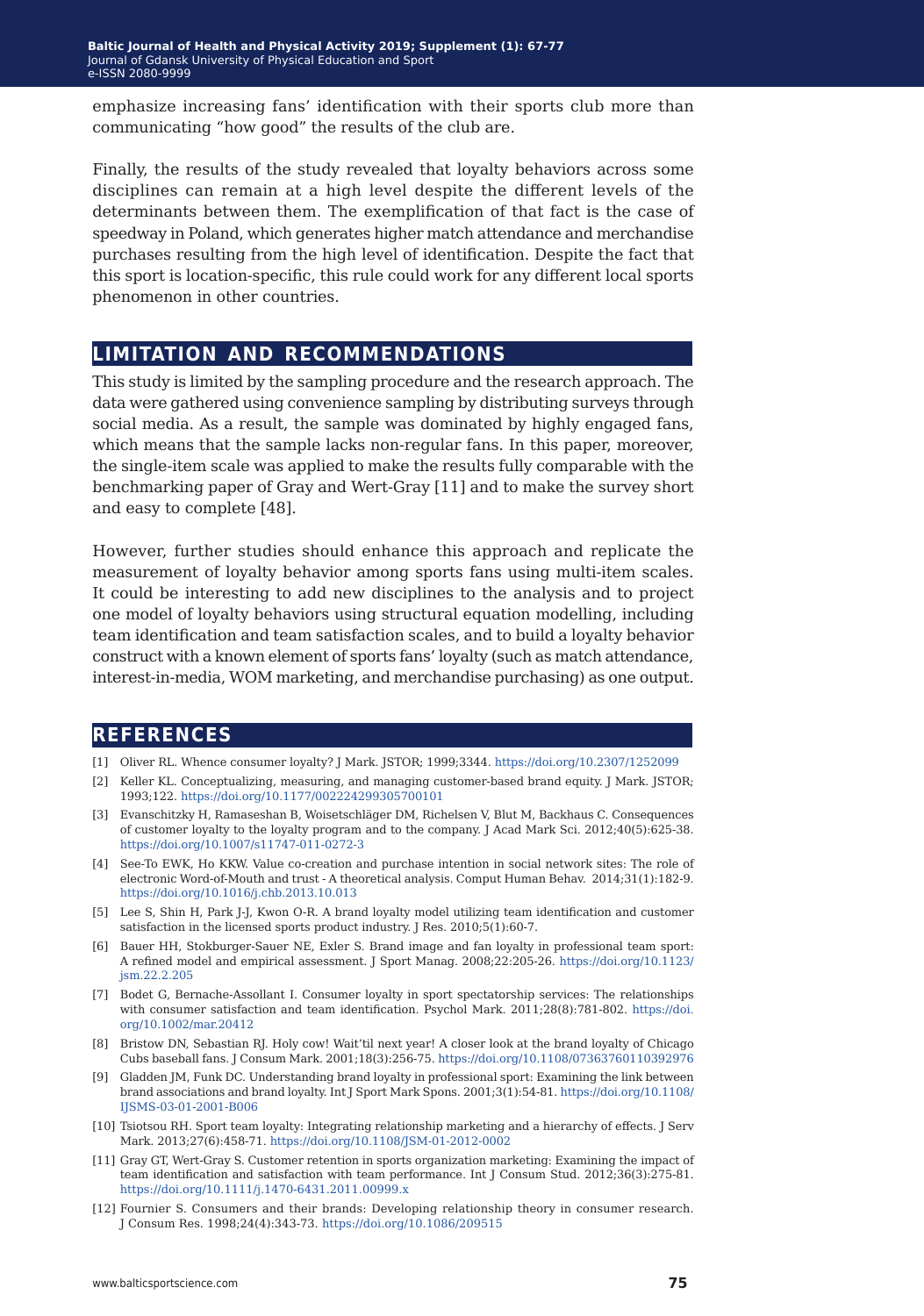- [13] Dick AS, Basu K. Customer loyalty: toward an integrated conceptual framework. J Acad Mark Sci. 1994;22(2):99-113. [https://doi.org/10.1177/0092070394222001](v)
- [14] Back K-J, Parks SC. A brand loyalty model involving cognitive, affective, and conative brand loyalty and customer satisfaction. J Hosp Tour Res. 2003;27(4):419-35.<https://doi.org/10.1177/10963480030274003>
- [15] Chaudhuri A, Holbrook MB. The chain of effects from brand trust and brand affect to brand performance: the role of brand loyalty. J Mark. 2001;65(2):81-93.<https://doi.org/10.1509/jmkg.65.2.81.18255>
- [16] Fink JS, Trail GT, Anderson DF. Environmental factors associated with spectator attendance and sport consumption behaviour: Gender and team differences. Sport Mark Q. 2002;1191):8-19.
- [17] Funk DC, Mahony DF, Ridinger L. Characterizing consumer motivation as individual difference factors: Augmenting the sport interest inventory (SII) to explain level of spectator support. Sport Mark Q. 2002;11(1):33-43.
- [18] Mahony DF, Madrigal R, Howard D. Using the Psychological Commitment to Team (PCT) Scale to segment sport consumers based on loyalty. Sport Mark Q [Internet]. 2000;9(1):15-25. Available from: http://thesportjournal.org/article/tag/psychological-commitment/
- [19] Madrigal R. Cognitive and affective determinants of fan satisfaction with sporting event attendance. J Leis Res. 1995;27(3):205-27.<https://doi.org/10.1080/00222216.1995.11949745>
- [20] Branscombe NR, Wann DL. The positive social and self-concept consequences of sports team identification. J Sport Soc Issues. 1991;15(2):115-27.<https://doi.org/10.1177/019372359101500202>
- [21] Wann DL, Branscombe NR. Die-hard and fair-weather fans: Effects of identification on BIRGing and CORFing tendencies. J Sport Soc Issues. 1990;14(2):103-17.<https://doi.org/10.1177/019372359001400203>
- [22] Cialdini RB, Borden RJ, Thorne A, Walker MR, Freeman S, Sloan LR. Basking in reflected glory: Three (football) field studies. J Pers Soc Psychol. 1976;34(3):366. [https://doi.org/10.1037//0022-](https://doi.org/10.1037//0022-3514.34.3.366) [3514.34.3.366](https://doi.org/10.1037//0022-3514.34.3.366)
- [23] Sutton WA, McDonald MA, Milne GR, Cimperman J. Creating and fostering fan identification in professional sports. Sport Mark Q. 1997;6:15-22.
- [24] Desarbo W, Madrigal R. Exploring the demand aspects of sports consumption and fan avidity. INFORMS J Appl Analyt. 2012;42(2):199-212. [https://doi.org/10.1287/inte.1110.0575](https://doi.org/10.1287/inte.1110.0575
)
- [25] Lock D, Heere B. Identity crisis: A theoretical analysis of 'team identification' research. Eur Sport Manag Q. 2017;17(4):413-35. <https://doi.org/10.1080/16184742.2017.1306872>
- [26] Trail GT, Fink JS, Anderson DF. Sport spectator consumption behavior. Sport Mark Q. 2003;12(1):8-17.
- [27] Swanson SR, Gwinner KP, Larson B V., Janda S. Motivations of college student game attendance and word-of-mouth behavior: The impact of gender differences. Sport Mark Q. 2003;12(3):151-62.
- [28] Fischer RJ, Wakefield K. Factors leading to group identification: A field study of winners and losers. Psychol Mark. 1998;15(1):23-40. [https://doi.org/10.1002/\(SICI\)1520-6793\(199801\)15:1<23::AID-](https://doi.org/10.1002/(SICI)1520-6793(199801)15:1<23::AID-MAR3>3.0.CO;2-P)[MAR3>3.0.CO;2-P](https://doi.org/10.1002/(SICI)1520-6793(199801)15:1<23::AID-MAR3>3.0.CO;2-P)
- [29] Branscombe NR, Wann DL. Role of identification with a group, arousal, categorization processes, and self-esteem in sports spectator aggression. Hum Relations. 1992;45(10):1013-33. [https://doi.](https://doi.org/10.1177/001872679204501001) [org/10.1177/001872679204501001](https://doi.org/10.1177/001872679204501001)
- [30] Laverie DA, Arnett DB. Factors affecting fan attendance: The influence of identity salience and satisfaction. J Leis Res. 2000;32(2):225-46. <https://doi.org/10.1080/00222216.2000.11949915>
- [31] Matsuoka H, Chelladurai P, Harada M. Direct and interaction effects of team identification and satisfaction on intention to attend games. Sport Mark Q. 2003;.12(4):244-53.
- [32] Murrell AJ, Dietz B. Fan support of sport teams: The effect of a common group identity. J Sport Exerc Psychol. 1992;14(1):28-39.<https://doi.org/10.1123/jsep.14.1.28>
- [33] Wann D, Bayens C, Driver A. Likelihood of attending a sporting event as a function of ticket scarcity and team identification. Sport Mark Q. 2004;13(4):209-215.
- [34] Hunt KA, Bristol T, Bashaw RE. A conceptual approach to classifying sports fans. J Serv Mark. 1999 Dec;13(6):439-52.<https://doi.org/10.1108/08876049910298720>
- [35] Real MR, Mechikoff RA. Deep fan: Mythic identification, technology, and advertising in spectator sports. Sociol Sport J. 1992 Dec;9(4):323-39. <https://doi.org/10.1123/ssj.9.4.323>
- [36] Madrigal R, Chen J. Moderating and mediating effects of team identification in regard to causal attributions and summary judgments following a game outcome. J Sport Manag. 2008;22(6):717-33. <https://doi.org/10.1123/jsm.22.6.717>
- [37] Verhoef PC, Franses PH, Hoekstra JC. The effect of relational constructs on customer referrals and number of services purchased from a multiservice provider: does age of relationship matter? J Acad Mark Sci. 2002;30(3):202-16. <https://doi.org/10.1177/0092070302303002>
- [38] Madrigal R. Cognitive and affective determinants of fan satisfaction. J Leis Res. 1995;27(3):205-27. <https://doi.org/10.1080/00222216.1995.11949745>
- [39] Wann DL, Schrader MP. Team identification and the enjoyment of watching a sporting event. Percept Mot Skills. 1997;84(3):954.<https://doi.org/10.2466/pms.1997.84.3.954>
- [40] Johnson MD, Fornell C. A framework for comparing customer satisfaction across individuals and product categories. J Econom Psychol. 1991;12(2):267-286. [https://doi.org/10.1016/0167-4870\(91\)90016-M](https://doi.org/10.1016/0167-4870(91)90016-M)
- [41] Brady MK, Cronin Jr JJ, Brand RR. Performance-only measurement of service quality: A replication and extension. J Bus Res. 2002;55(1):17-31. [https://doi.org/10.1016/S0148-2963\(00\)00171-5](https://doi.org/10.1016/S0148-2963(00)00171-5)
- [42] Jones MA, Suh J. Transaction-specific satisfaction and overall satisfaction: An empirical analysis. J Serv Mark. 2000;14(2):147-59.<https://doi.org/10.1108/08876040010371555>
- [43] Kuenzel S, Yassim M. The effect of joy on the behaviour of cricket spectators: The mediating role of satisfaction. Manag Leis. 2007;12(1):43-57. <https://doi.org/10.1080/13606710601056497>